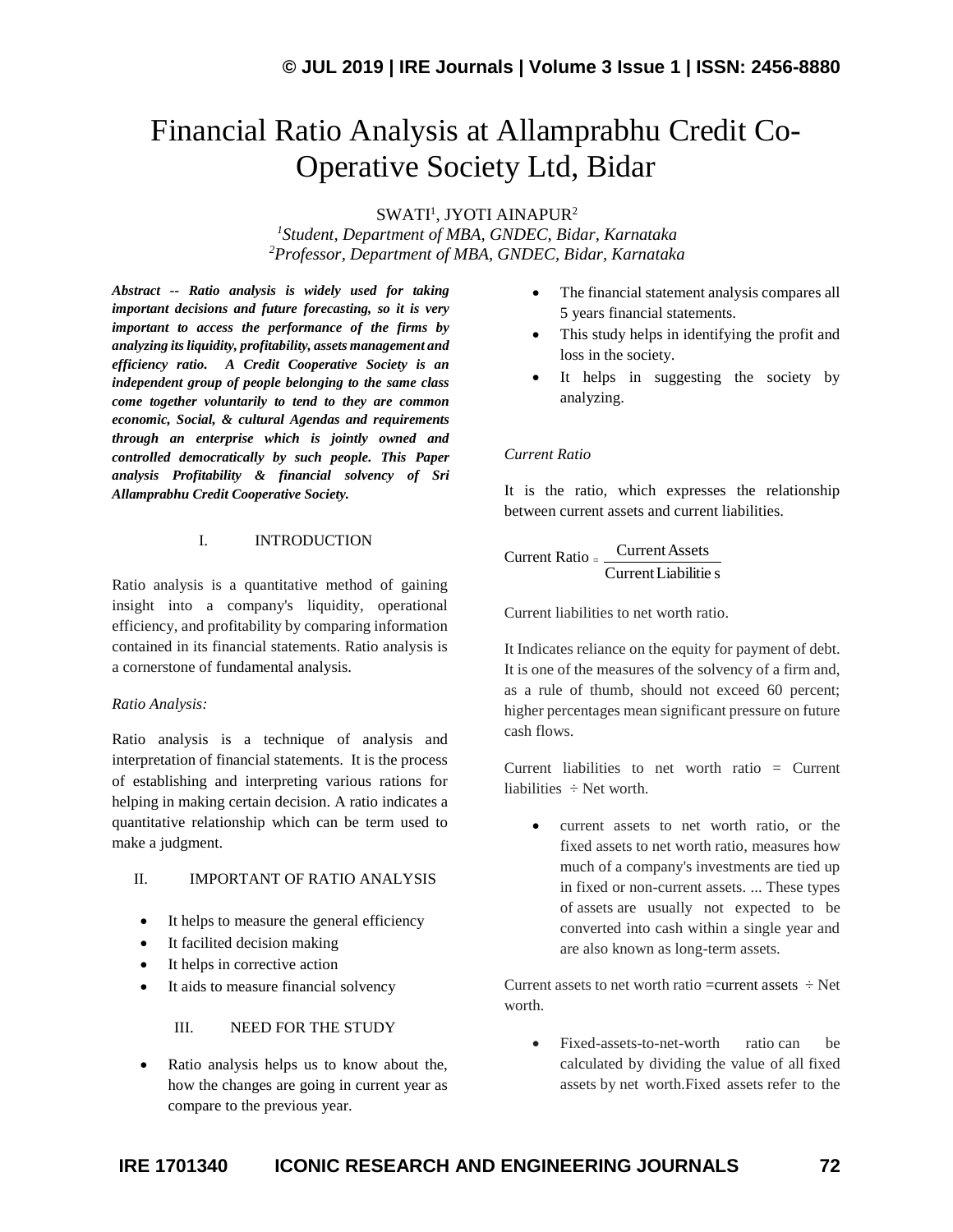long-term, tangible businessassets that are classified as property,

Fixed-assets-to-net-worth ratio = Net Fixed Assets ÷ Net Worth.

*Proprietary Ratio:*

This ratio expresses the relationship between the net worth and equity and total assets

Proprietary Ratio = *NetWorth* / *Shareholders fund Total Asset*

Capital gearing ratio is a useful tool to analyze thecapital structure of a company and is computed by dividing the common stockholders' equity by fixed interest or dividend bearing funds. ... A company is said to be low geared if the larger portion of thecapital is composed of common stockholders' equity.

Capital gearing ratio = Fixed interest  $\div$  Equity fund

The interest earned ratio, sometimes called the interest coverage ratio, is a coverage ratio that measures the proportionate amount of income that can be used to cover interest expenses in the future.

Interest earned ratio  $=$  interest earn  $\div$  Total income

It is essentially calculated as the interest rate times the outstanding principal amount of the debt. Interest expense on the income statement represents interest accrued during the period covered by the financial statements, and not the amount of interest paid over that period.

interest paid to total income = Intrest paid  $\div$  Total income

# IV. LITERATURE REVIEW

• Jenni L. Bettman, Stephen. J. Sault, Emma. JSchultz (2008), proposes an equity valuation model integrating fundamental and technical analysis, they tend to recognize their potential as complements rather than as substitutes. testing confirms the complementary nature of Fundamental and technical analysis by showing that inspite of each performing in isolation models integrating both have superior explanatory power research in the US suggests that

• Fundamental signals are associated with future returns, earnings, and analysts Penman 1989; Lev and Thiagarajan1998, and Wieland 2011). Results of these studies suggest that statements information is useful in prerecognize their usefulness as these signals bear an association with future earnings and returns. Despite the documented relation between fundamental the US, little research has examined this relation to partially fill the void by examining the relation between fundamental signals and firm performance in India. India is currently the ninth largest economy in the wo GDP.

• Norbert. M. Fliess, Ronald Macdonald (2013) assigns a special importance to the open, high, low and closed prices in forecasting the mean and volatility of exchange rates using Technical analysis. In this paper the authors propose to investigate the time series properties and the informational content of these different prices, using range and Co integration methods. In sum, in this article it is argued that a Technical analysis of high low and close prices is useful way of learning about latent granger causality in high frequency exchange rate.

• Doron Nissim and Stephen.H.Penman (2013), this research work envisages on Financial Statement Analysis and identifies that this analysis has traditionally been seen as part of the Fundamental analysis required for equity valuation. This paper outlines a financial statement analysis for use in equity valuation. Standard profitability is incorporated and extented and is complemented with an analysis of growth.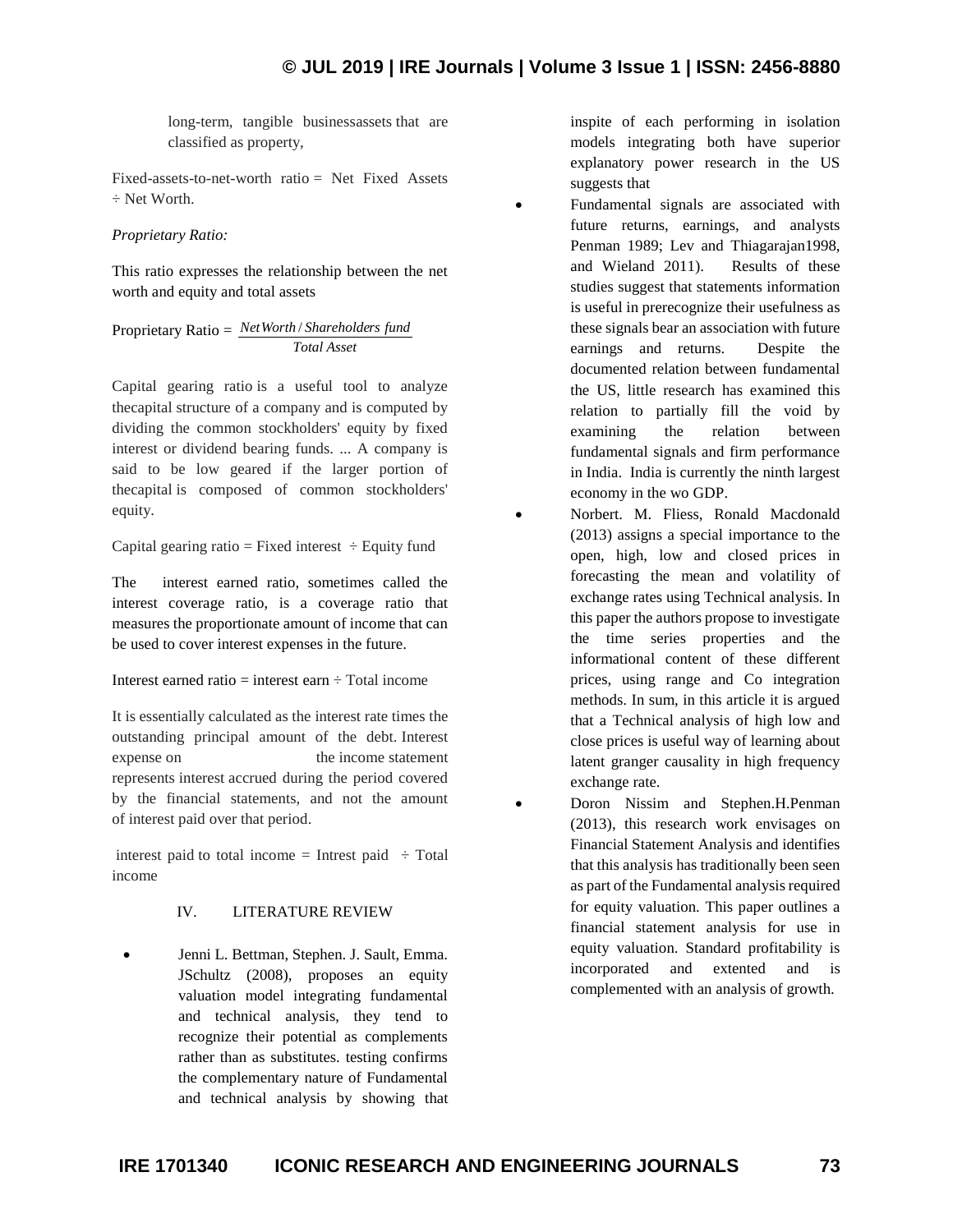# V. OBJECTIVES

- 1) To know the overall performance of the society using ratio analysis.
- 2) To know the concept of financial statements of the society.
- 3) To find the earn capacity or productivity of the concern over the last 5 year.
- 4) To find out financial weakness and to give the appropriate suggestions for the financial strengthens of the society.

## VI. RESEARCH METHODOLOGY

- 1) Primary data
- 2) Secondary data
- Primary data:

I have taken some information by visiting to the managers of the Sri Allamprabhu Credit Cooperative Society.

Secondary data:

5 years data has been studied to compare the financial viability. And journals, magazines, And also from websites.

## VII. ANALYSIS AND INTERPRITATION

Table: 4.1 Showing the Current Ratio

Current Ratio = Current Assets / Current Liabilities

| Year    | Current    | Current     | Ratio in      |
|---------|------------|-------------|---------------|
|         | Assets     | Liabilities | $\frac{0}{0}$ |
| 2013-14 | 5406138.07 | 2975004.69  | 1.81.         |
| 2014-15 | 5220401.00 | 5366623.69  | 0.97          |
| 2015-16 | 3923493.05 | 7733413.28  | 0.50          |
| 2016-17 | 3356374.75 | 6137537.28  | 0.54          |
| 2017-18 | 6665227.32 | 8940441.28  | 0.74          |

From the above table it is showing that in the year 2013-14 current ratio is 1.81% 2014-15 it is 0.97% for the year 2015-16 it is it is 0.50%, in the year 2016-17it is 0.54%and for the year 2017-18 it is 0.74%

For the year 2013-14 the Current ratio is very high i.e. 1.81% and for the year 2015-16 is very low i.e. 0.50%

Bythe analysis it can be interpreted that the ideal ratio is 2:1 but from analysing last 5 years data the society has not maintained the ideal ratio its current liability are more compare to current assets which may create problem in managing the day to today activities

Tables: 4.2showing Current liabilities to Net worth Ratio

Current Liabilities to Net worth ratio = Current Liabilities / Networth

| Year        | Current     | Networth | Ratio in |
|-------------|-------------|----------|----------|
|             | Liabilities |          | $\%$     |
| 2013-14     | 2975004.69  | 2454711  | 1.21     |
| 2014-15     | 5366623.69  | 2613011  | 2.05     |
| $2015 - 16$ | 7733413.28  | 2915915  | 2.65     |
| 2016-17     | 6137537.28  | 2835715  | 2.16     |
| 2017-18     | 8940441.28  | 3121135  | 2.86     |

From the above table it is showing that in the year 2013-14Current liabilities to net worth ratiois 1.21% 2014-15 it is 2.05% for the year 2015-16 it is it is 2.65%, in the year 2016-17 it is 2.16% and for the year 2017-18 it is 2.86%

For the year 2017-18 the Current liabilities to net worth ratio is very high i.e. 2.86% and for the year 2013-14 is very low i.e. 1.21%

Current liabilities to networth ratio is one of the kneeliest watched financial ratios by investors, business owners, and other stakeholders a like.

Table: 4.3showing the Current assets to Net worth ratio

Current assets to Net worth ratio  $=$  Current Assets / Net worth

| Year    | Current    | Net worth | Ratio in |
|---------|------------|-----------|----------|
|         | Assets     |           | $\%$     |
| 2013-14 | 5406138.07 | 2454711   | 2.20     |
| 2014-15 | 5220401.00 | 2613011   | 1.99     |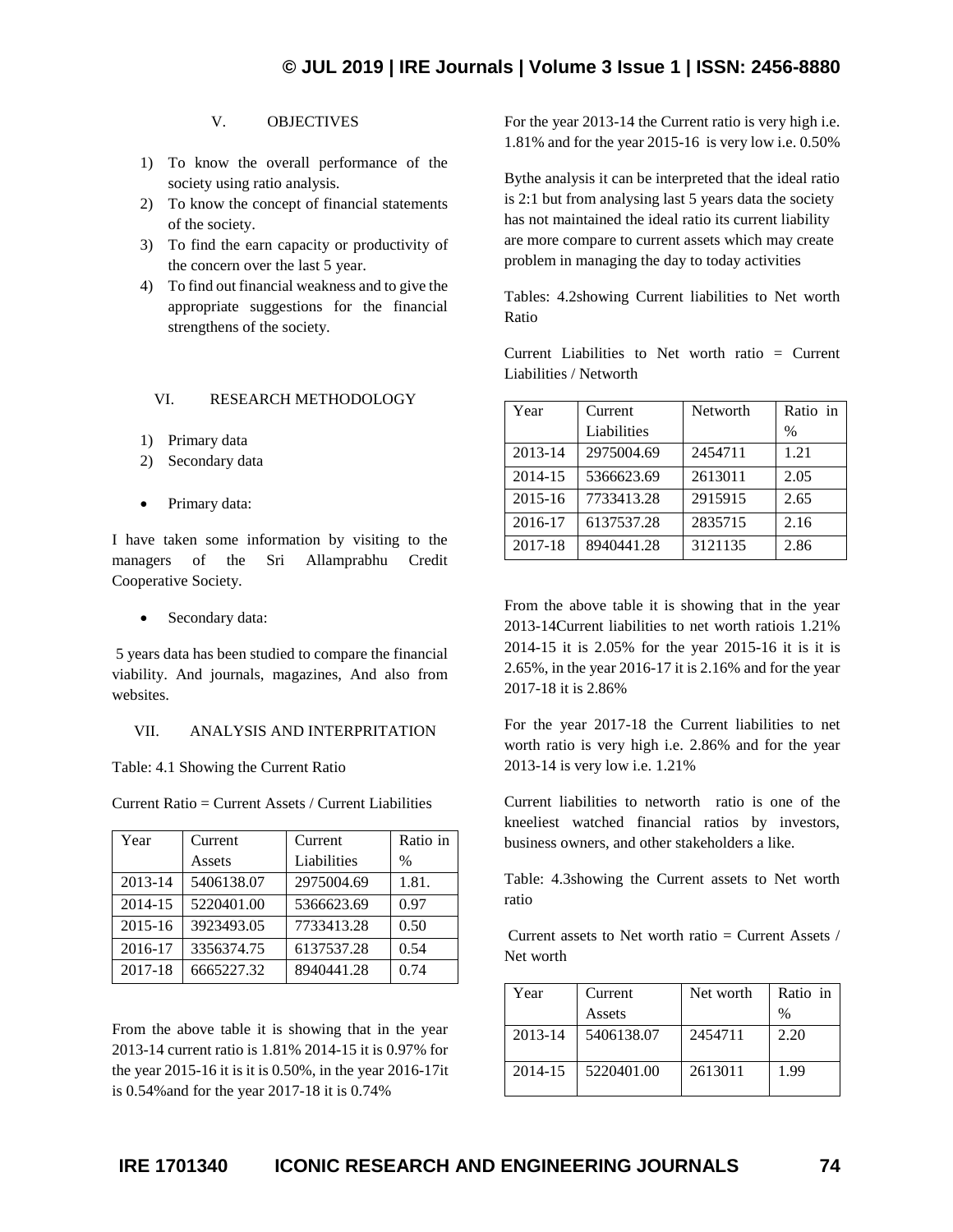# **© JUL 2019 | IRE Journals | Volume 3 Issue 1 | ISSN: 2456-8880**

| $2015 - 16$ | 3923493.05 | 2915915 | 1.34 |
|-------------|------------|---------|------|
| 2016-17     | 3356374.75 | 2835715 | 1.18 |
| 2017-18     | 6665227.32 | 3121135 | 2.13 |

From the above table it is showing that in the year 2013-14Current assets to net worth ratiois 2.20% 2014-15 it is 1.99% for the year 2015-16 it is it is 1.34%, in the year 2016-17 it is 1.18% and for the year 2017-18 it is 2.13%

For the year 2013-14 the Current assets to net worth ratio is very high i.e. 2.20% and for the year 2016-17 is very low i.e. 1.18%

Current asset to networth ratio is one of the kneeliest watched financial ratios by investors, business owners, and other stakeholders a like.

Table: 4.4 showing the fixed assets to net worth ratio

Fixed assets to net worth ratio  $=$  Net fixed assets/ Net worth

| Year        | Fixed<br><b>Net</b> | Net worth | Ratio in |
|-------------|---------------------|-----------|----------|
|             | Assets              |           | $\%$     |
| 2013-14     | 40161958.07         | 2454711   | 16.36    |
| 2014-15     | 52768211.00         | 2613011   | 20.19    |
| $2015 - 16$ | 69832475.05         | 2915915   | 23.94    |
| 2016-17     | 72415327.75         | 2835715   | 23.53    |
| 2017-18     | 82765121.32         | 3121135   | 26.51    |

From the above table it is showing that in the year 2013-14Fixed assets to net worth ratiois 16.36% 2014- 15 it is 20.19% for the year 2015-16 it is it is 23.94%, in the year 2016-17 it is 23.53% and for the year 2017- 18 it is 26.51%

For the year 2017-18 the fixed assets to net worth ratio is very high i.e. 26.51%and for the year 2013-14 is very low i.e. 16.36%

The ideal ratio is 0.67 and should be more than 1. If it is less than 1. Then it indicates that the part of the working capital is financed through long term funds.

Table: 4.5 showing the Proprietary ratio

Proprietary ratio = Net fixed assets/ Net worth

| Year        | Net worth | <b>Total Assets</b> | Ratio in |
|-------------|-----------|---------------------|----------|
|             |           |                     | $\%$     |
| 2013-14     | 2454711   | 40161958.07         | 0.061    |
| 2014-15     | 2613011   | 52768211.00         | 0.049    |
| $2015 - 16$ | 2915915   | 69832475.50         | 0.041    |
| 2016-17     | 2835715   | 72415327.75         | 0.039    |
| 2017-18     | 3121135   | 82765121.32         | 0.037    |

From the above table it is showing that in the year 2013-14Proprietary ratiois 0.061% 2014-15 it is 0.049% for the year 2015-16 it is it is 0.041%, in the year 2016-17 it is 0.039% and for the year 2017-18 it is 0.037%

For the year 2013-14 the Proprietary ratiois very high i.e. 0.061% and for the year 2017-18 is very low i.e. 0.037%

The ideal ratio is 1:3 i.e, one third of the assets minus current liabilities should be financed from shareholders fund and two third from the outsiders fund.

Proprietary ratio is also called as equity ratio is proportion of shareholders equity to total assets and as provides a uneven estimate of the amount of capitalization currently used up support a commerce.

Table: 4.6showing the Capital gearing ratio

Capital Gearing ratio  $=$  fixed Interest bearing/ Equity Fund

| Year        | <b>Fixed Interest</b> | <b>Equity Fund</b> | Ratio in |
|-------------|-----------------------|--------------------|----------|
|             |                       |                    | $\%$     |
| 2013-14     | 27864255.69           | 9845652.74         | 2.83     |
| 2014-15     | 38218475.69           | 11913396.38        | 3.20     |
| $2015 - 16$ | 52783794.28           | 14255741.72        | 3.70     |
| 2016-17     | 51944540.28           | 16662325.77        | 3.11     |
| 2017-18     | 57285635.28           | 20453080.47        | 2.80     |

From the above table it is showing that in the year 2013-14Capital Gearing ratio is 2.83% 2014-15 it is 3.20% for the year 2015-16 it is it is 3.70%, in the year